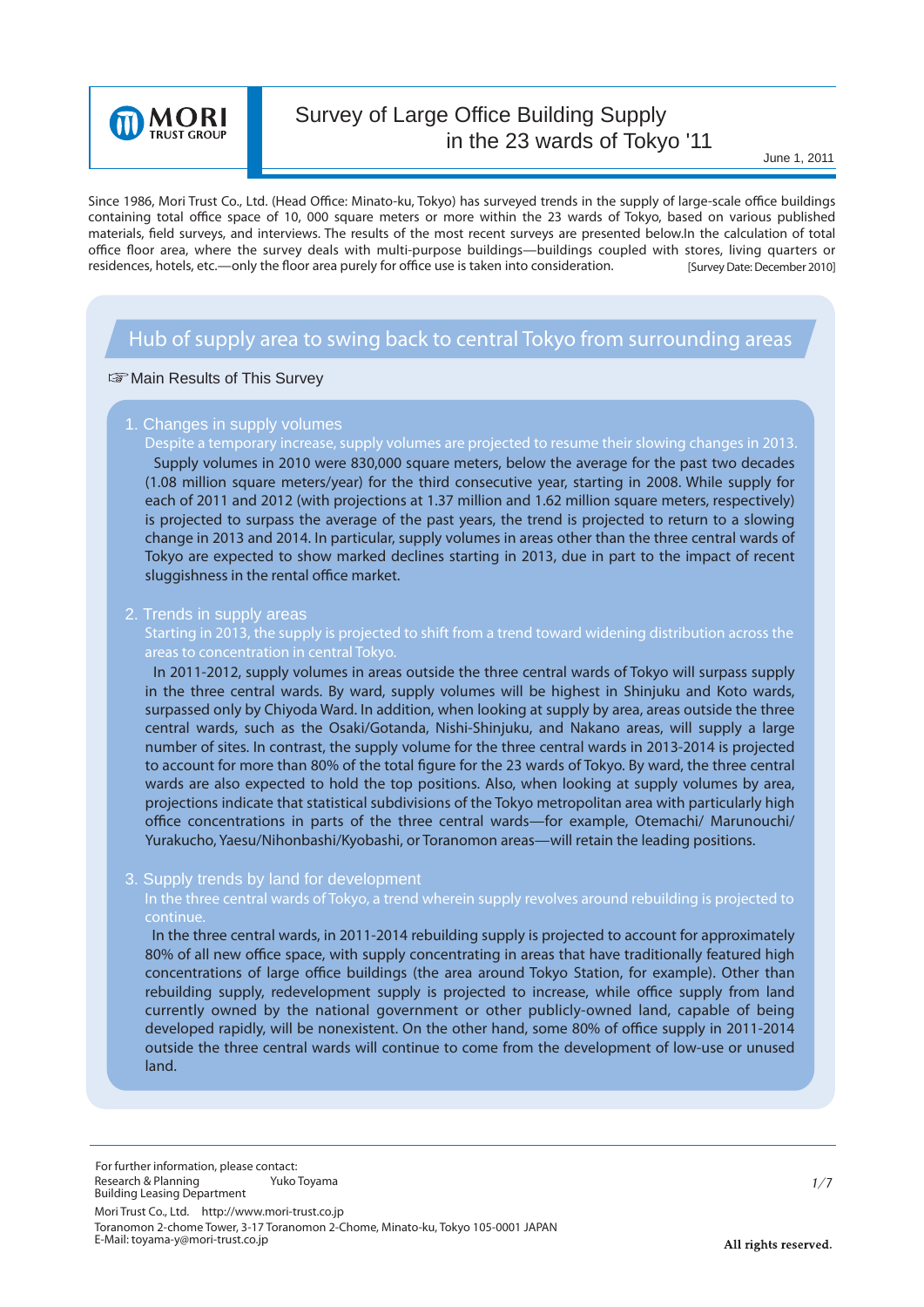# $\triangle$  Conclusions

The Great East Japan Earthquake has also profoundly affected corporate office-building selection criteria. The post-earthquake rental office market has seen a growing preference for office buildings offering superior safety and reliability. In response, future office building plans are even more likely to incorporate further strengthened measures to counter disaster risks, including advanced, high-level seismic control structures and base-isolated structures; augmentation of emergency power supplies; and enhanced emergency supplies for employees facing difficulty returning home after a disaster. This in turn is expected to create a wider performance gulf between new and old buildings, eventually prompting the rebuilding of older buildings associated with inferior disaster performance.

A look at office stocks in the 23 wards of Tokyo shows that 30% of this space consists of buildings completed in the 1970s or before, before the enactment of the new earthquake standards. There is a clear and pressing need to renew this older office stock. The recent earthquake also revealed the weakness of the infrastructure supporting key urban functions, highlighting a need to strengthen a broad range of the social infrastructure. To lure back the personnel and investment from overseas expected to prove essential in restoring and developing the Japanese economy, public and private sectors will need to work jointly to advance urban reconstruction, based on a new grand design unfettered by preconceived notions. This will be a prerequisite for building safe, disaster-proof cities.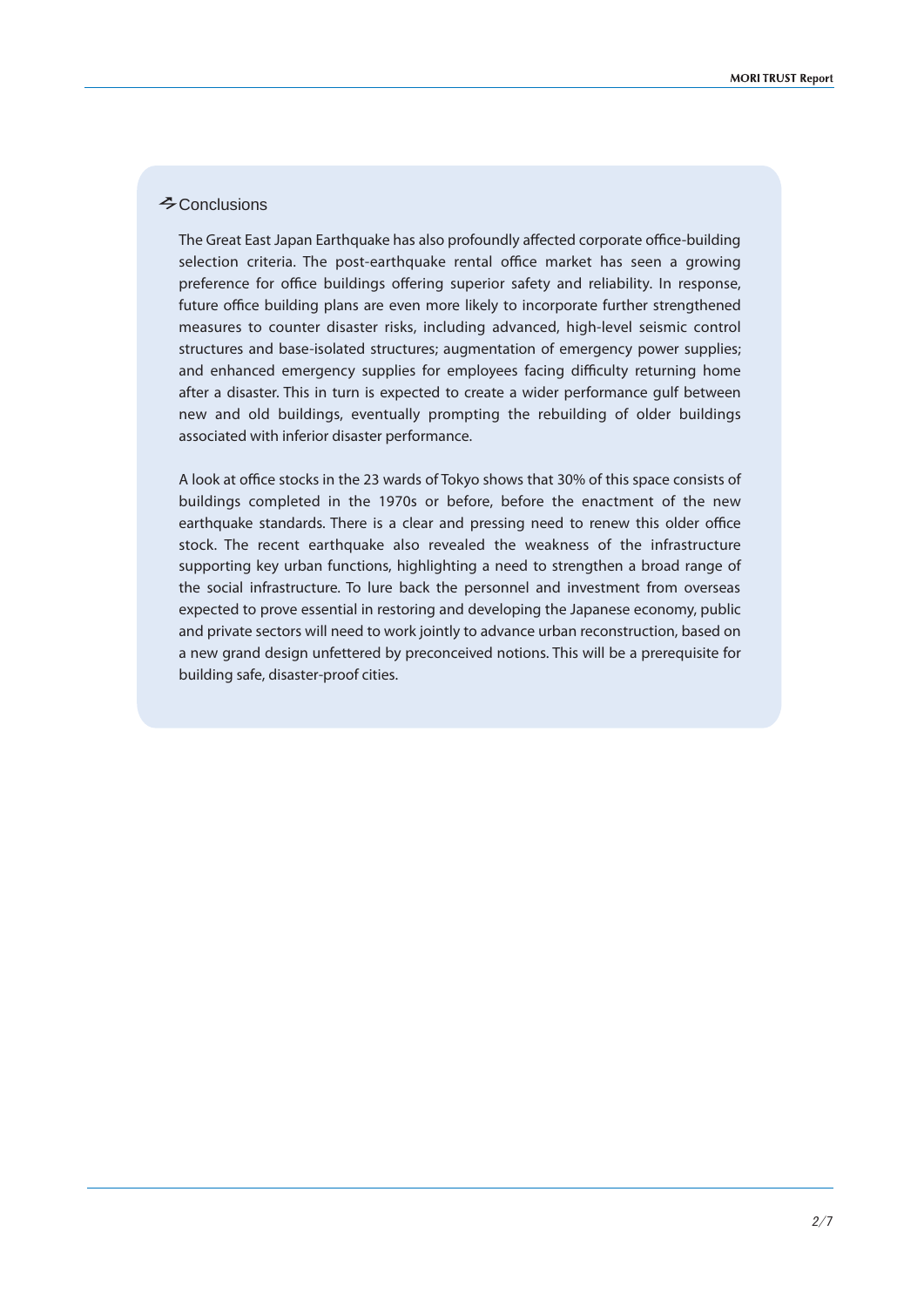

Figure 1:Office supply trends at large office building in the 23 wards of Tokyo

Figure 2:Office supply in the three central wards of Tokyo and in other areas [Three central wards of Tokyo] [Outside the three central wards]





Figure 3:Office supply volumes and shares by building size

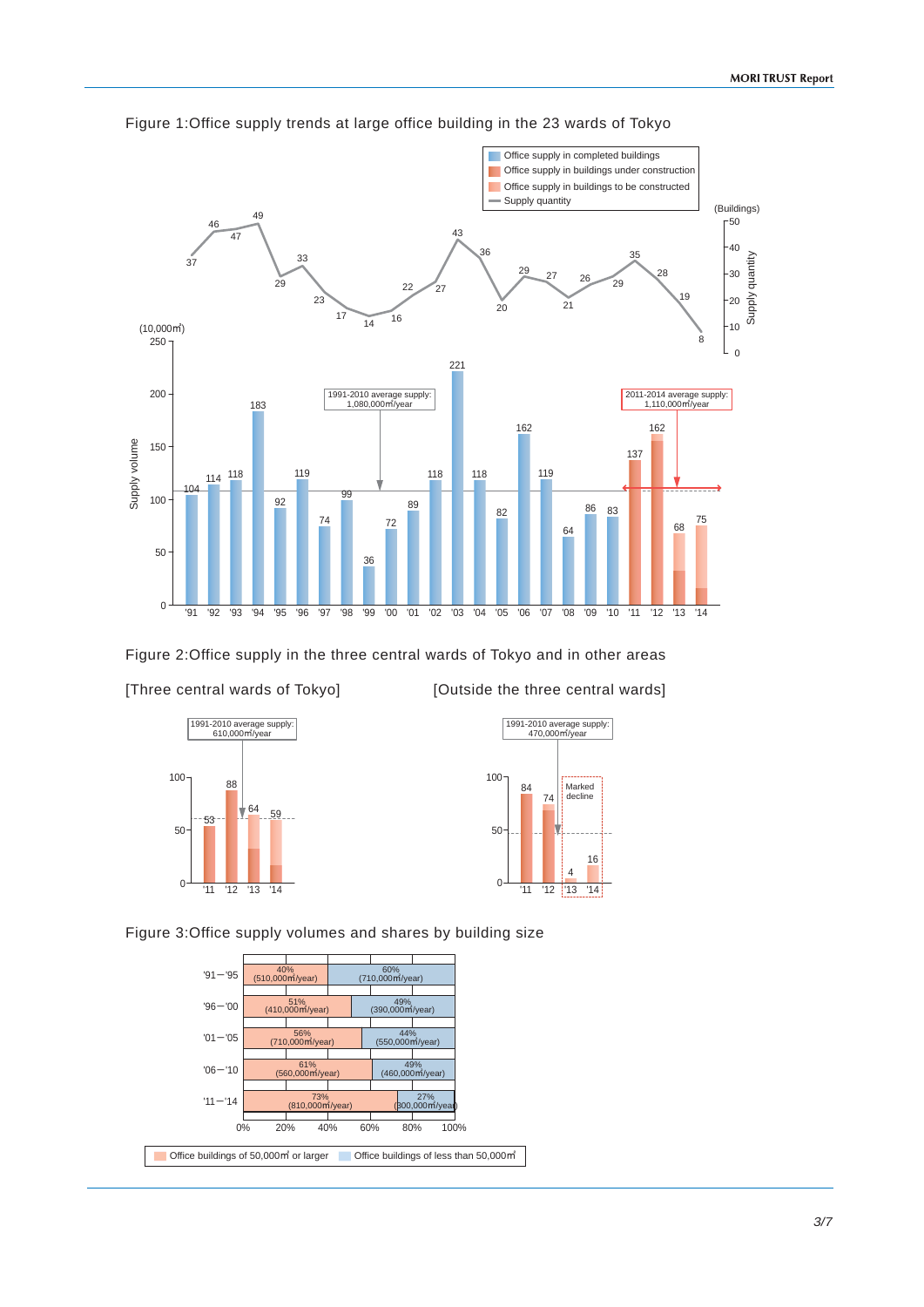Figure 4:Large-scale office supply by ward





Figure 5:Volume of office supply in large office buildings by area (top five areas)

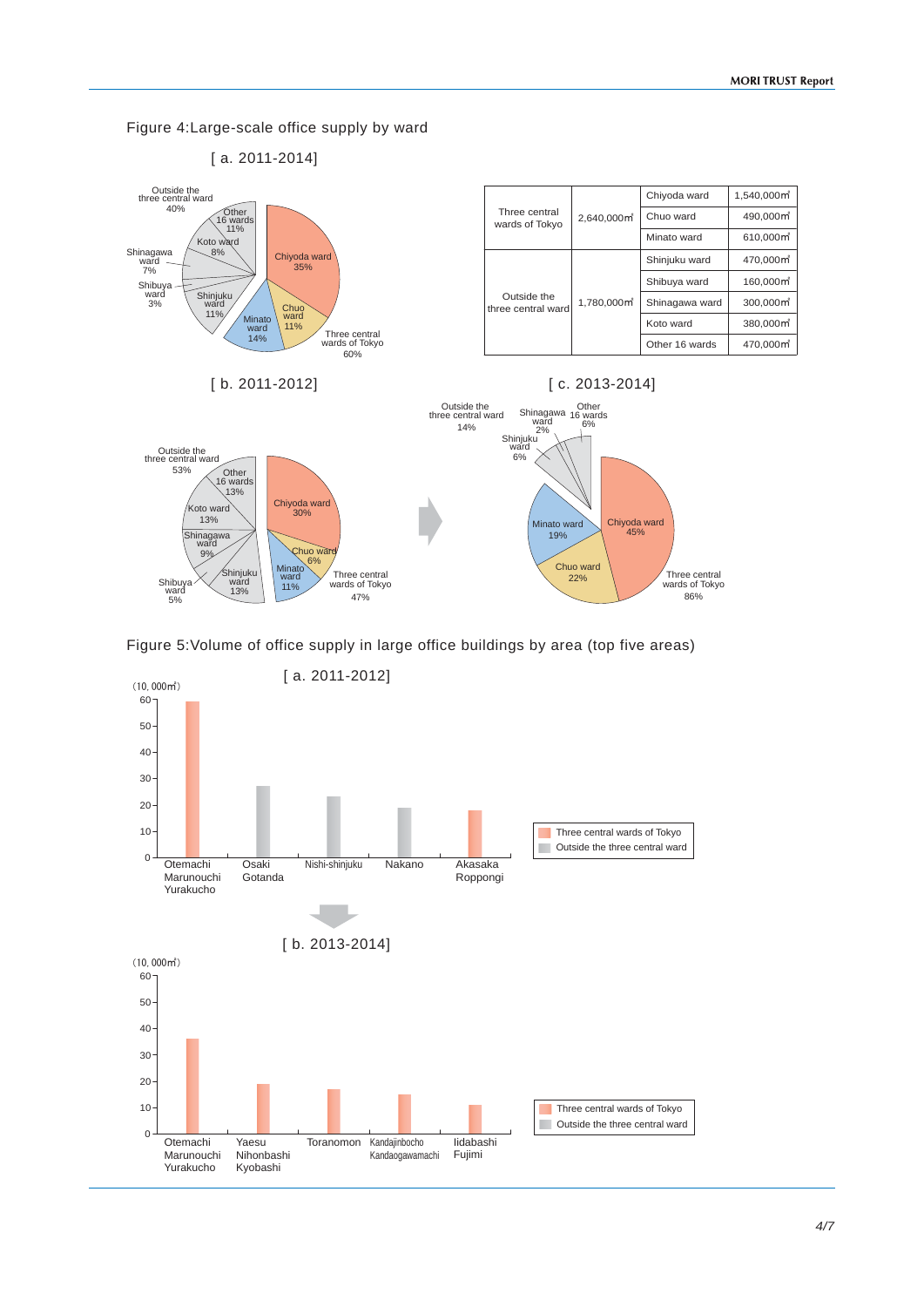

Figure 6: Large-scale office supply volume in the individual key business districts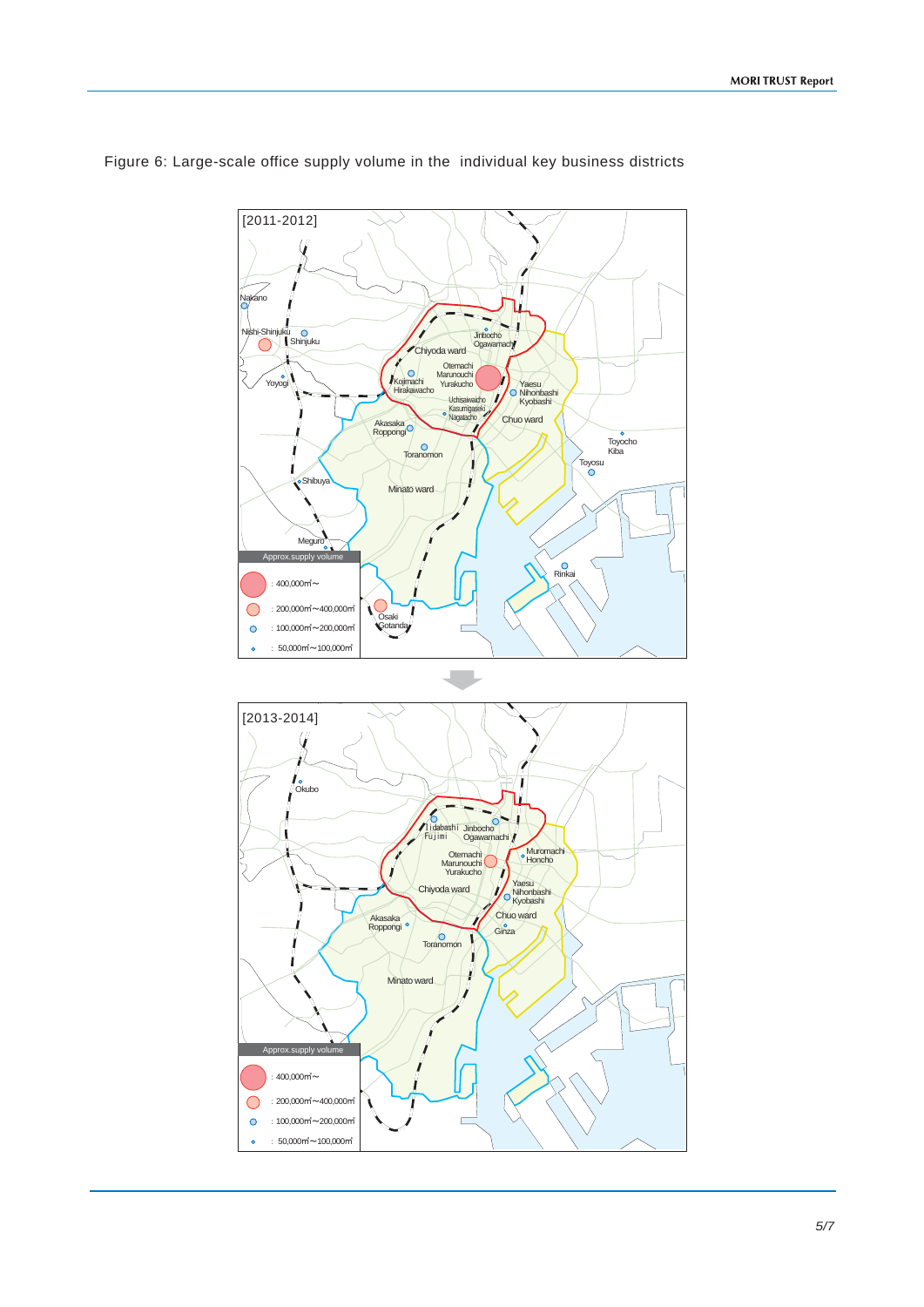

### Figure 7:Volume of office supply and shares by type of land for development





[Terminology]

#### Rebuilding:

Land after demolition, previously occupied by a building used as an office, hotel, residence, etc. (or development thereof).

#### Unused or underutilized land:

Land not previously put to effective use, including land dotted with undeveloped plots like parking lots and decrepit buildings, densely developed residential areas, former factory sites, railroad land, or unused land (or development thereof).